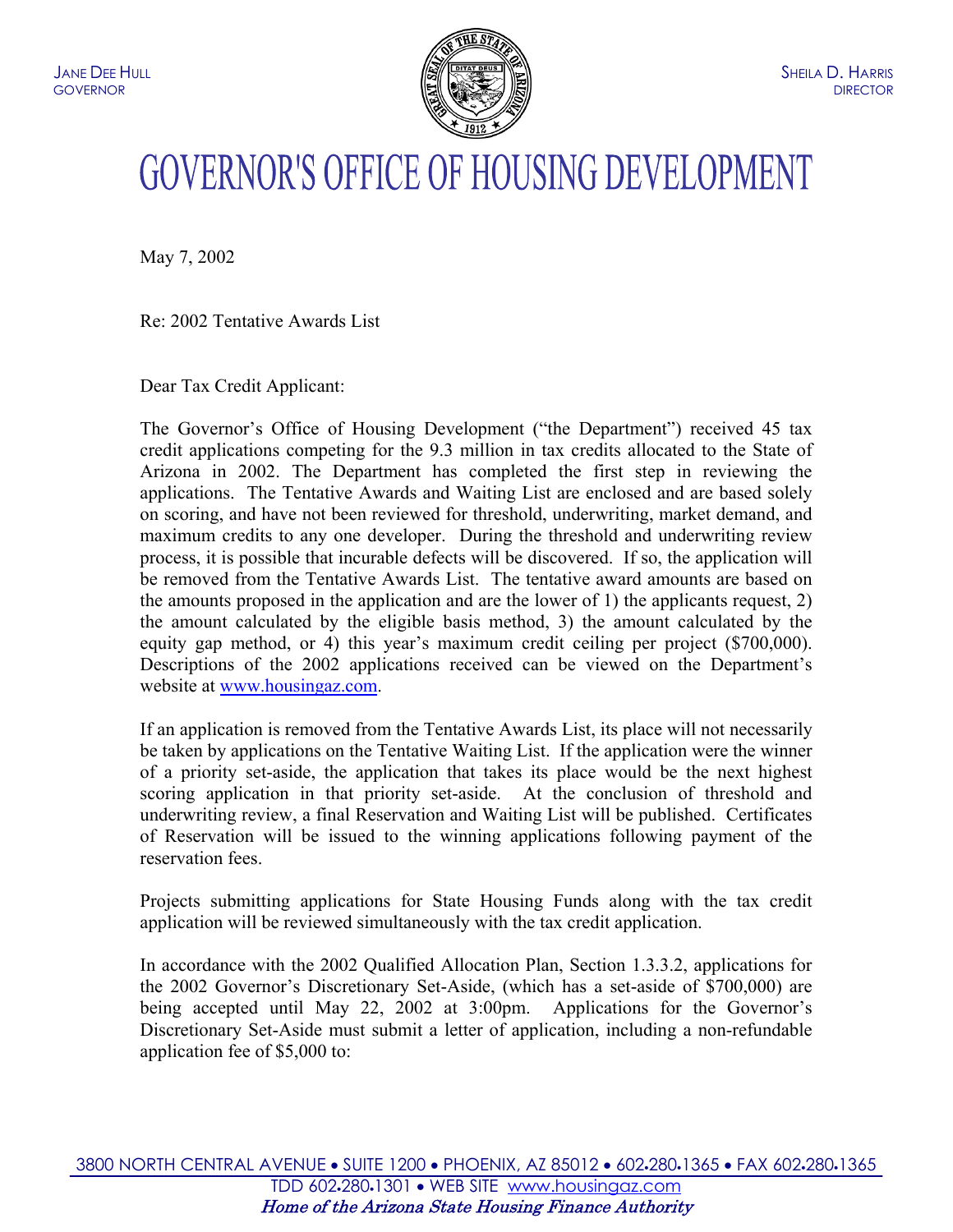Governor's Office of Housing Development Attention: Cindy Coen, Rental Housing Programs 3800 N. Central Ave. Suite 1200 Phoenix, AZ 85012

The letter of application should state that the applicant is applying for tax credits from the Governor's 2002 Discretionary Set-Aside. It should include a brief description of the project along with social and economic benefits to the community.

If an application is chosen to receive credits from the Governor's Discretionary Set-Aside, the \$5,000 application fee will be applied against the project's Reservation and Allocation fee.

The Department's scoring sheets for your project will be enclosed with the hard copy of this memo. The Department will publish more information as the round progresses through the threshold and underwriting reviews and as the Governor's Discretionary project(s) is chosen. After completion and announcement of the final winning projects, a statistical review of the round will be made available.

Sincerely,

Cindy Coen

Cindy Coen, Manager Rental Housing Programs